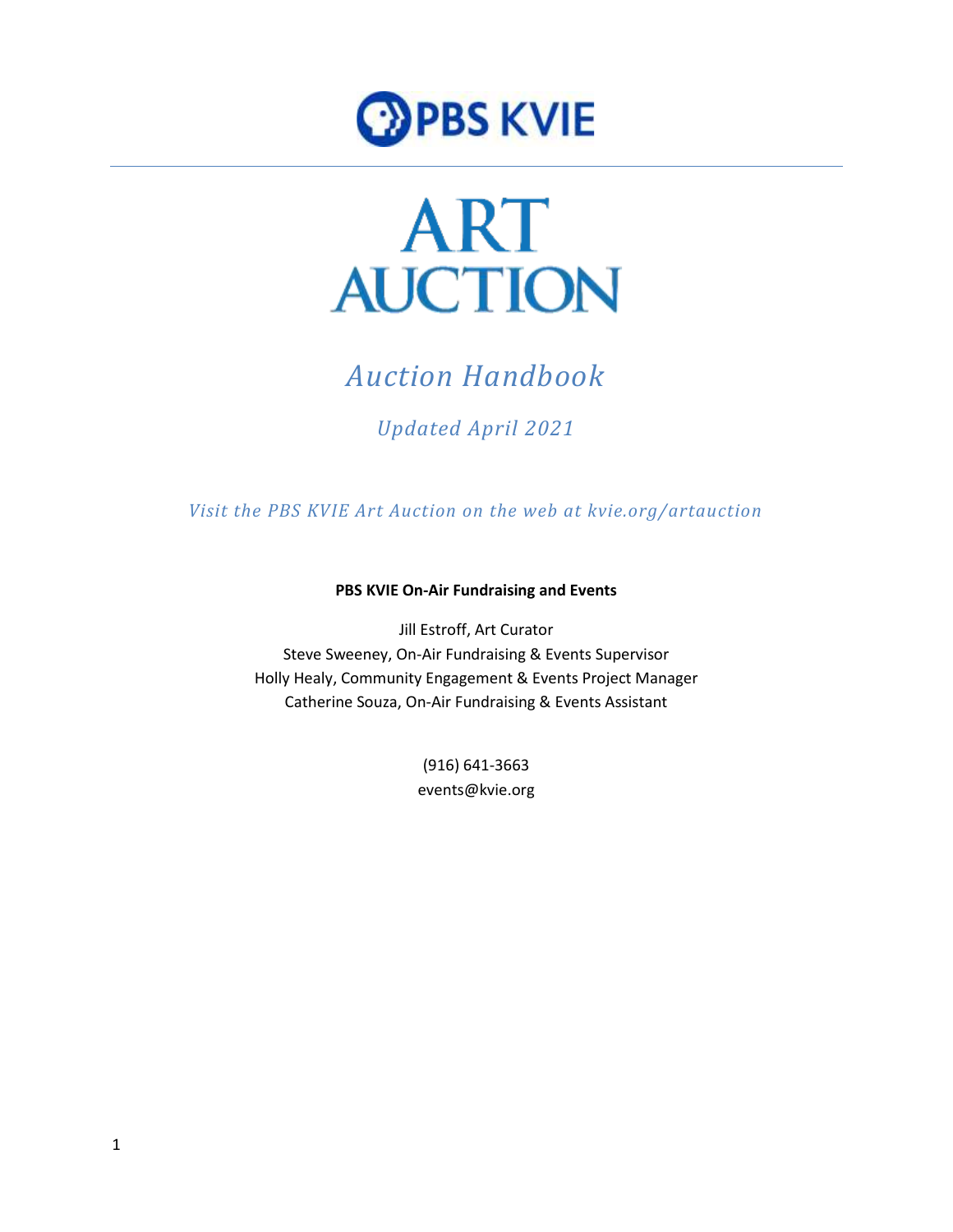## **Contents**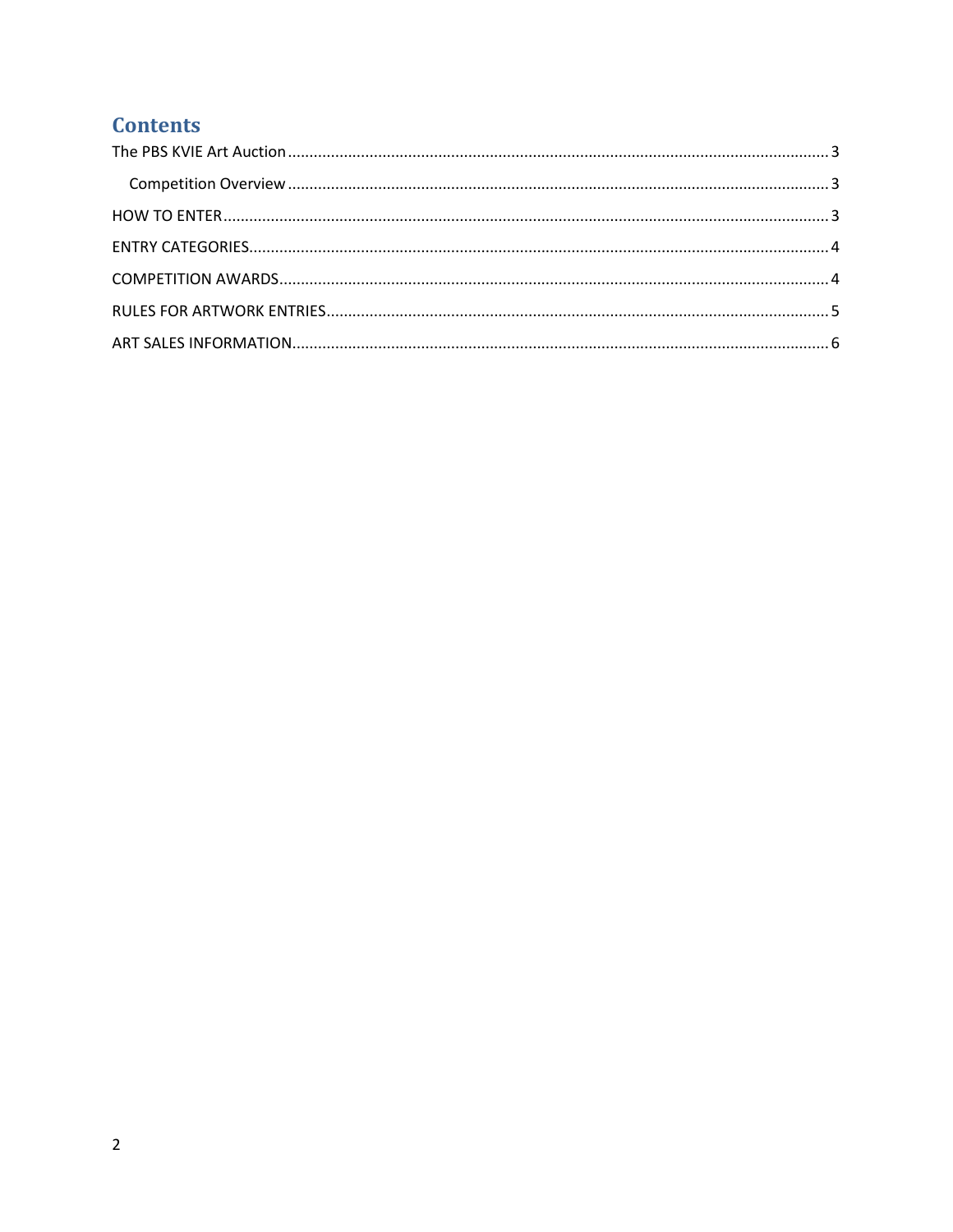## <span id="page-2-0"></span>**The PBS KVIE Art Auction**

Thank you for considering a donation of your original artwork to the PBS KVIE annual Art Auction. This handbook will outline, in depth, the process required for entry. Please read it in its entirety before filling out the online entry form. This information is also published to the PBS KVIE website, but this document is the over-riding authority for competition rules and requirements.

#### <span id="page-2-1"></span>**Competition Overview**

**JURIED SHOW**: Approximately 260 original works of art will be selected by the curator for the juried competition and subsequently, the televised auction which takes place the first weekend in October, 2021. Jurors will be announced on our website kvie.org/artauction. A list of accepted artists and artworks will be posted to our website kvie.org/artauction.

**ENTRY TIMELINE**: Entry forms, images of artwork required for acceptance judging, and documentation must be received within the published Call for Artists timeline. Entries will not be accepted before or after the published dates, posted to kvie.org/artauction.

**ENTRY FEE**: There is no fee to enter the PBS KVIE Art Auction.

**JUDGING FROM IMAGES**: Online entries will be evaluated from digital images, for acceptance into the auction process. Images will be viewed via computer and must accurately represent the artwork received. Artists are advised to submit images of the highest quality possible.

**AWARDS JURY**: Jurors may be curators, professors, gallery directors, and/or artists recognized as experts in their field or medium. Juror selections are made by the PBS KVIE Art Curator, and will be published on the website kvie.org/artauction.

**HOW TO CONTACT US**: KVIE Events may be reached via phone at (916) 641-3663, or via email at [events@kvie.org.](mailto:events@kvie.org)

### <span id="page-2-2"></span>**HOW TO ENTER**

- 1. Review all of the information in this handbook, including entry deadlines, delivery dates, directions, entry requirements, and rules.
- 2. Prepare digital images of your entry.
- 3. Enter online during the official entry submission dates (posted on kvie.org/artauction).

**Online Entry**: Visit kvie.org/artauction and complete an entry form. You will have the opportunity to upload a digital image of your artwork and a resume (if applicable).

KVIE accepts one submission per applicant.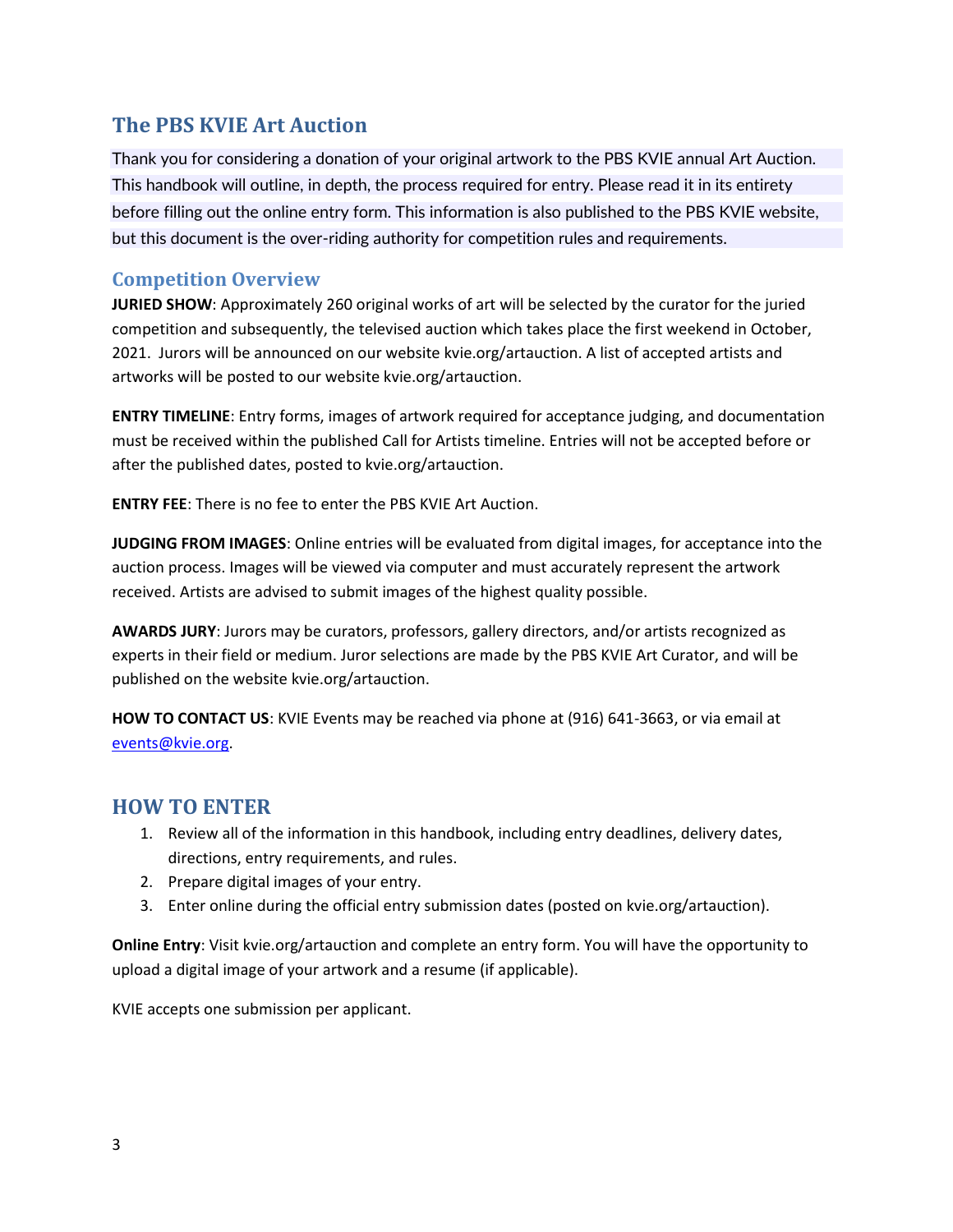### <span id="page-3-0"></span>**ENTRY CATEGORIES**

**Contemporary** – abstract and non-objective works in all mediums.

**Figurative** – a celebration of human form and representations of animals.

**Landscapes** – a celebration of landscapes in all mediums.

**Sculpture** – three-dimensional works in all media, including functional art.

**Still Life** – still life in all mediums.

**Photography** – photographs, limited editions, lithographs, and etchings. All photography submissions must be hand signed and numbered in editions of 30 or less. KVIE **strongly** encourages editions of #1 where possible (may include a unique print size or print medium specifically for the auction). Photos must be ready to hang.

**California Masters** *(award ineligible)* – recognizing the works of the region's amazing artists, selected by the curator.

#### *\*Artwork that fits into more than one category will be judged in each category*

#### <span id="page-3-1"></span>**COMPETITION AWARDS**

*Cash Awards Offered*

#### **Best of Show Award**

One (1) artwork will be chosen as Best of Show, from all First Place juried award winners. Award: \$1,000, Ribbon, and primetime placement in the on-air auction

#### **First Place Award**

Up to six (6) artworks will be selected as First Place, one in each major art category, from all Juror Award winners.

Award: \$100, Ribbon, and primetime placement in the on-air auction

#### **Curator Award**

Up to five (5) artworks will be selected by the curator for special mention. Award: Ribbon and special placement in the on-air auction

#### **Juror Award**

Up to four (4) artworks from each category will be selected for Juror Awards. From these Juror Awards the First Place in each category will be selected.

Award: Ribbon and special placement in the on-air auction

Award winners qualify for consideration in future KVIE Gallery exhibitions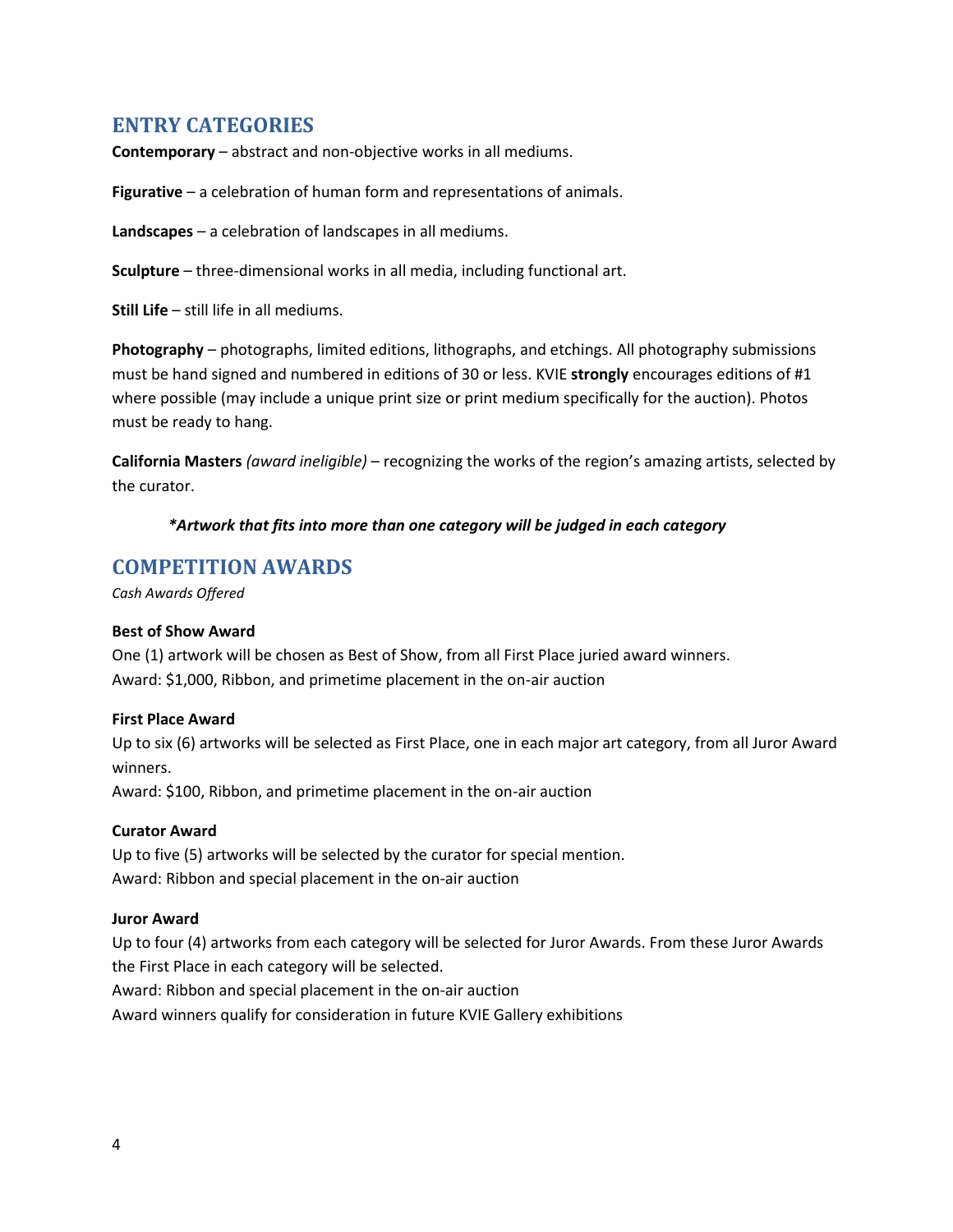## <span id="page-4-0"></span>**RULES FOR ARTWORK ENTRIES**

- 1. Entries must be original artworks created by the artist entering the competition. Artworks must have been completed within the past three years with the exception of legacy artists and California Masters as authorized by the Curator. All art must be original and signed by the artist. Entering artwork for consideration does not guarantee acceptance.
- 2. Artists entering the competition must be residents of the State of California and over the age of eighteen years of age at the time of entry. KVIE will also accept entries from non-residents who were born and/or educated in California.
- 3. Two-dimensional entries must be 16" x 20" or larger in their final presentation (including matte and frame if applicable). Three-dimensional entries must be 12" in at least one dimension. *Note: Small works often do not translate well in a televised auction.*
- 4. Entries are limited to one per artist.
- 5. Accepted artwork should be ready to display and delivered and/or shipped according to published dates. Artwork received after the delivery deadline may be removed from the awards jury process and disqualified from participation.
- 6. Entries will be reviewed for acceptance into the exhibition by the art curator, based on appropriateness for a PBS audience, and ability for the artwork to translate on television. Accepted artwork will then be judged by jurors for awards distribution.
- 7. **\*Note for 2021:** Due to the continued impact of COVID-19, the annual Preview Gala was not scheduled for this year. However, all artists whose artwork is accepted into the PBS KVIE Art Auction will be invited to join opportunities for public display of the artwork collection at the station. More details will be provided closer to this year's auction.
- 8. Jury awards will be announced in an online ceremony in September. First place winners of each juried category, Best of Show, Best Frame Design, and Curator awards will be revealed.
- 9. Artists with work accepted into the art auction will receive a complimentary 1 year membership to PBS KVIE.
- 10. Once delivered, artworks accepted into the show may not be removed from the exhibition by the artist without express authorization by the curator.
- 11. Artworks that are accepted from an online entry may not be altered in any way after they are juried into the auction.
- 12. PBS KVIE assumes total design control over the presentation of the artwork for public viewing at the station and the televised auction.
- 13. PBS KVIE reserves the right to photographically and electronically document any artwork accepted in the auction for use in catalogs, publications, publicity materials or for purposes deemed necessary to Art Auction operation. Artist does retain original copyrights. All artist names accepted into the auction will be posted to the website kvie.org/artauction. Artists' name and town may be released to the media.
- 14. PBS KVIE is not responsible for finding errors in entries. Artists are responsible for any and all errors on entry forms. Artists should inform KVIE immediately if errors are detected in print or online information.
- 15. PBS KVIE employees may submit artwork, but are not eligible for award premiums.